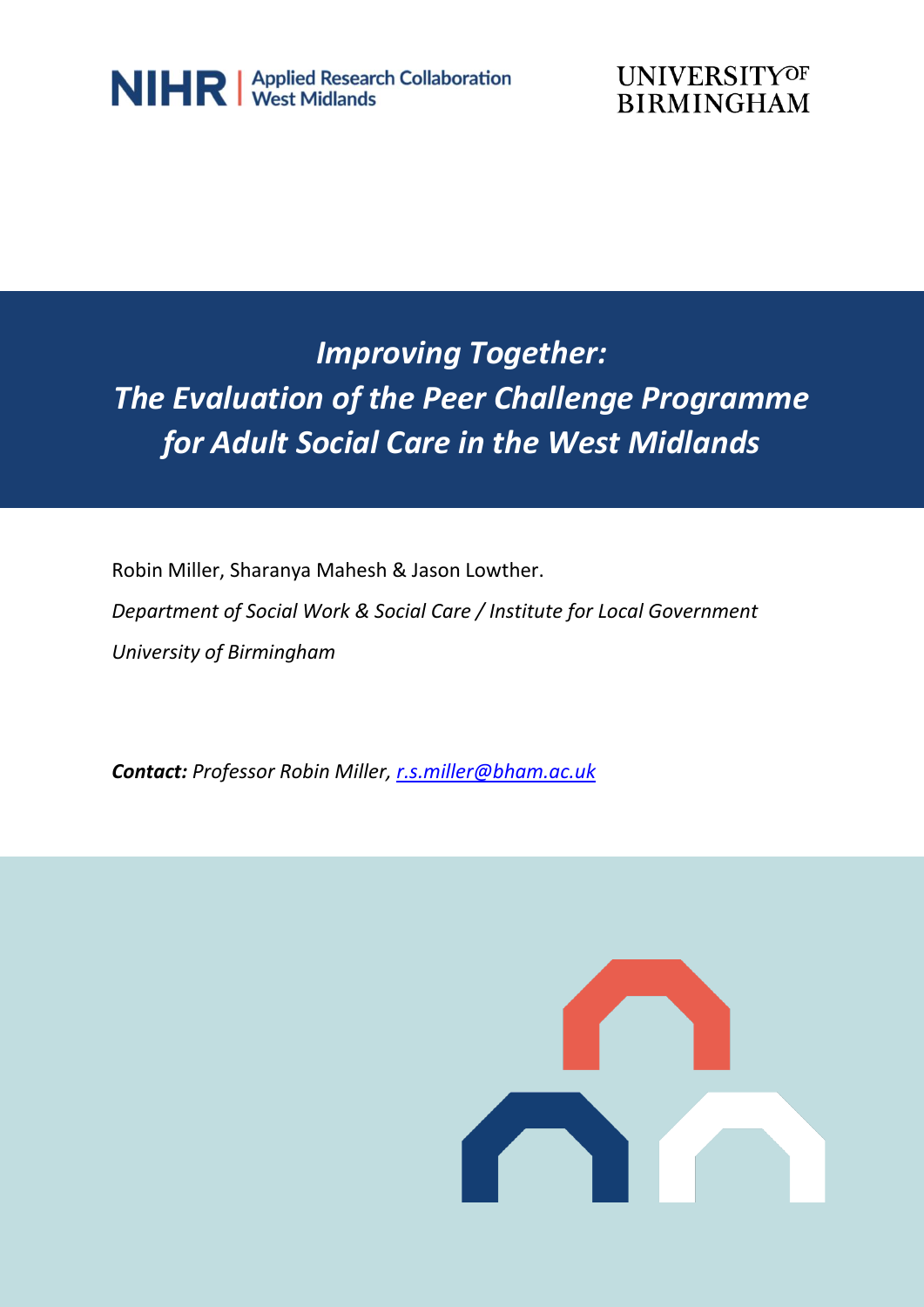## **UNIVERSITYOF BIRMINGHAM**

### **Executive Summary**

The peer challenge process for adult social care in the West Midlands is a major element of sector led improvement within the region. Co-ordinated by West Midlands Association of Directors of Adult Social Services (WM ADASS), review teams from other authorities in the region assess the planning and delivery of social care in the recipient authority. The review teams are led by a director of adult social services and include people with lived experience and elected members with responsibility for adult social care.

The peer challenge process involves an intensive three-day visit in which review teams meet with staff, people with lived experience and other stakeholders. A self-assessment is provided by the recipient authority along with an audit of their social work practice completed by external principal social workers. The recipient authority develops an action plan to respond to the recommendations of the peer challenge.

WM ADASS commissioned the University of Birmingham to undertake a mixed methods independent evaluation of peer challenges.

#### *Value of WM peer challenge*

Stakeholders reported that the peer challenge was very useful, an extremely good use of resources, and very effective in improving the quality of adult social care. It was seen as a better methodology for improvement than inspections or consultancy support. This was because the expertise and current knowledge of the review teams enabled them to consider not only the performance and processes of the recipient authorities but also their culture and leadership. Reviewers benefited from working closely with team members from a different background and learning about approaches taken by the recipient authority.

#### *Process of WM peer challenge*

The process was seen to provide a clear and effective framework. The practice review component provides important insights regarding the translation of strategic plans into frontline work. ADASS gave important oversight and coordination, and helped to secure the commitment of new Directors of Adult Social Services. The majority of recipient authorities were seen to be at least very well prepared. Reviewers in general felt extremely well prepared through the training and guidance. People with lived experience reported that they were uncertain about the boundaries of their contribution and if they had the necessary skills and experience.

#### Improvement of the WM peer challenge

Opportunities to strength peer challenge include: a more robust process to review progress with implementation of actions plans following the challenge; guidance regarding the role of reviewers with lived experience along with connected training for review teams as a whole; practice reviews incorporating occupational therapy; and the inclusion of a data specialist within the review team. Local authorities should also consider the potential of a similar process being used by the new integrated care systems with the NHS.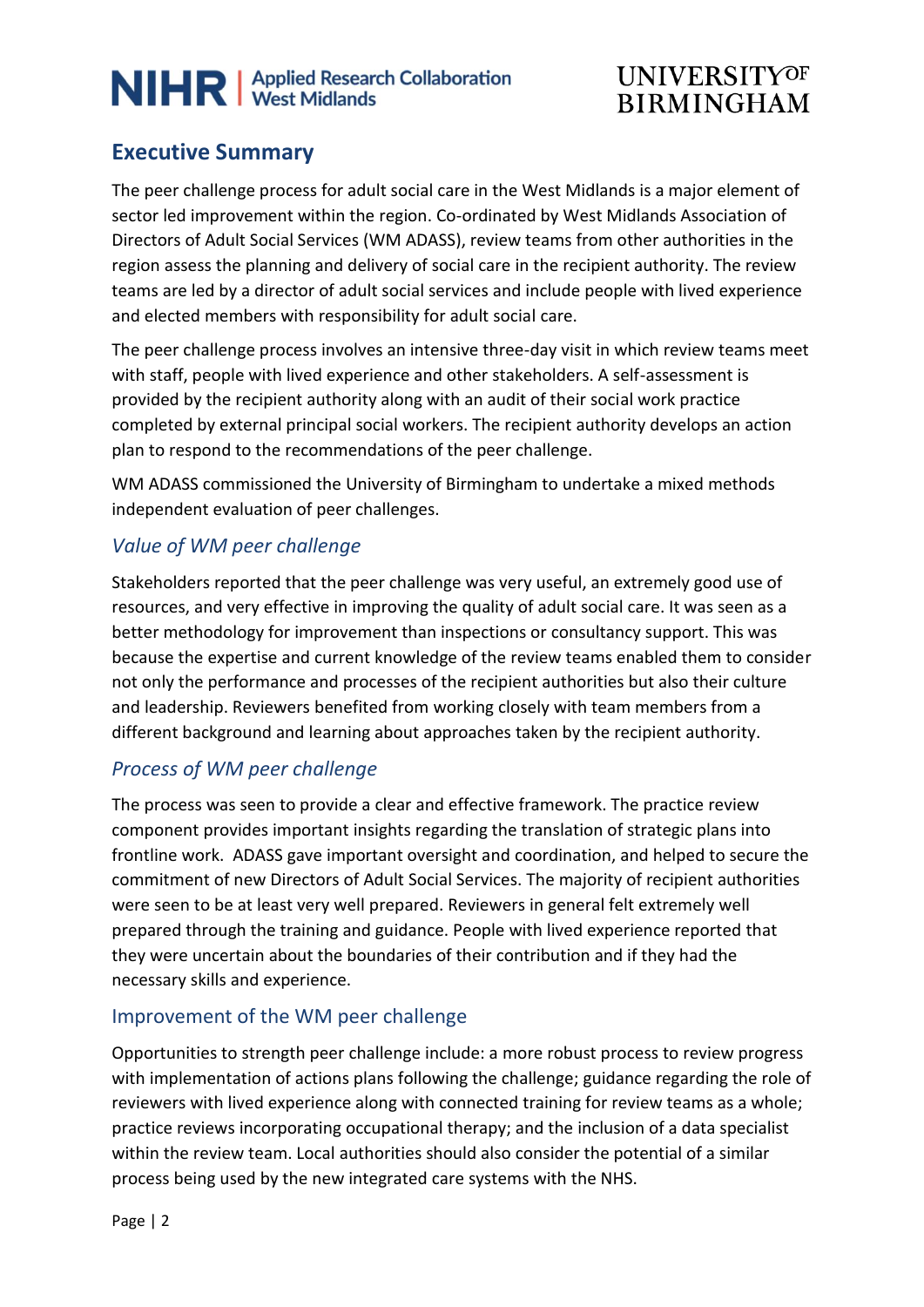## **UNIVERSITYOF BIRMINGHAM**

### **Introduction**

Sector led improvement has been the main quality assurance process for local authorities in respect of their adult social care responsibilities since 2011. The Conservative led coalition government argued that a top-down framework was no longer affordable at a time of austerity but more importantly, greater weight should be placed on local accountability which was line with the overall localism agenda. The Local Government Association (LGA) was entrusted to develop this new approach for improving the performance of councils. Having a critical review from other authorities has become a central plank in this approach with the LGA stating that 'we know that challenge from one's peers is a proven tool for improvement<sup>'1</sup>. According to the LGA, peer challenges promote self-awareness, improve confidence and increase external reputation of the council<sup>2</sup>.

Within adult social care, a specific programme called Towards Excellence in Adult Social Care (TEASC) has been developed with the central aim to help councils improve their adult social care offer. Like LGA's corporate peer challenges, TEASC also conduct their own peer challenges for adult social care through partnerships established at the regional level<sup>3</sup>. While the corporate peer challenge has a general focus towards improving councils, the TEASC as a programme has developed broader themes that are relevant within the adult social care context. Themes are both outward looking such as focusing on commissioning and market shaping and inward looking while focusing on vision and leadership and outcomes for people<sup>3</sup>. The peer review team also benefit as they tend to understand the work, strengths and challenges of other local authorities. However, there is little formal empirical evidence about the impact of such performance processes in local government including peer challenges<sup>4</sup>.

The West Midlands Directors of Adult Social Services (WM ADASS) developed their own version of the peer challenge process in 2015. Whilst recognising that the LGA process was sound, they decided that additional benefit could be derived from peers working within a single region due to greater opportunities for sharing learning and developing stronger networks. This could also be managed within the existing resources of the local authorities and therefore be more affordable. All local authorities in the region have participated as both recipients and reviewers. The current iteration involves a team of a lead Director of Adult Social Services (DaSS) accompanied by a senior elected member (usually the cabinet lead) from their local authority, two senior directors from other authorities, and one person with lived experience. The recipient authority undertakes a self-assessment from which they develop lines of enquiry to be explored. Alongside this a social work practice review involves two Principal Social Workers (PSWs) from other authorities meeting with frontline staff and undertaking an audit of case records. The peer challenge team visits for three days and meets with a sample of staff, providers, partners and people with lived experience of local services. Findings are initially presented to the recipient DaSS and senior managers with a Final Letter subsequently confirming the recommendations. Councils should share this with those who participated and relevant other stakeholders and make it accessible to the public.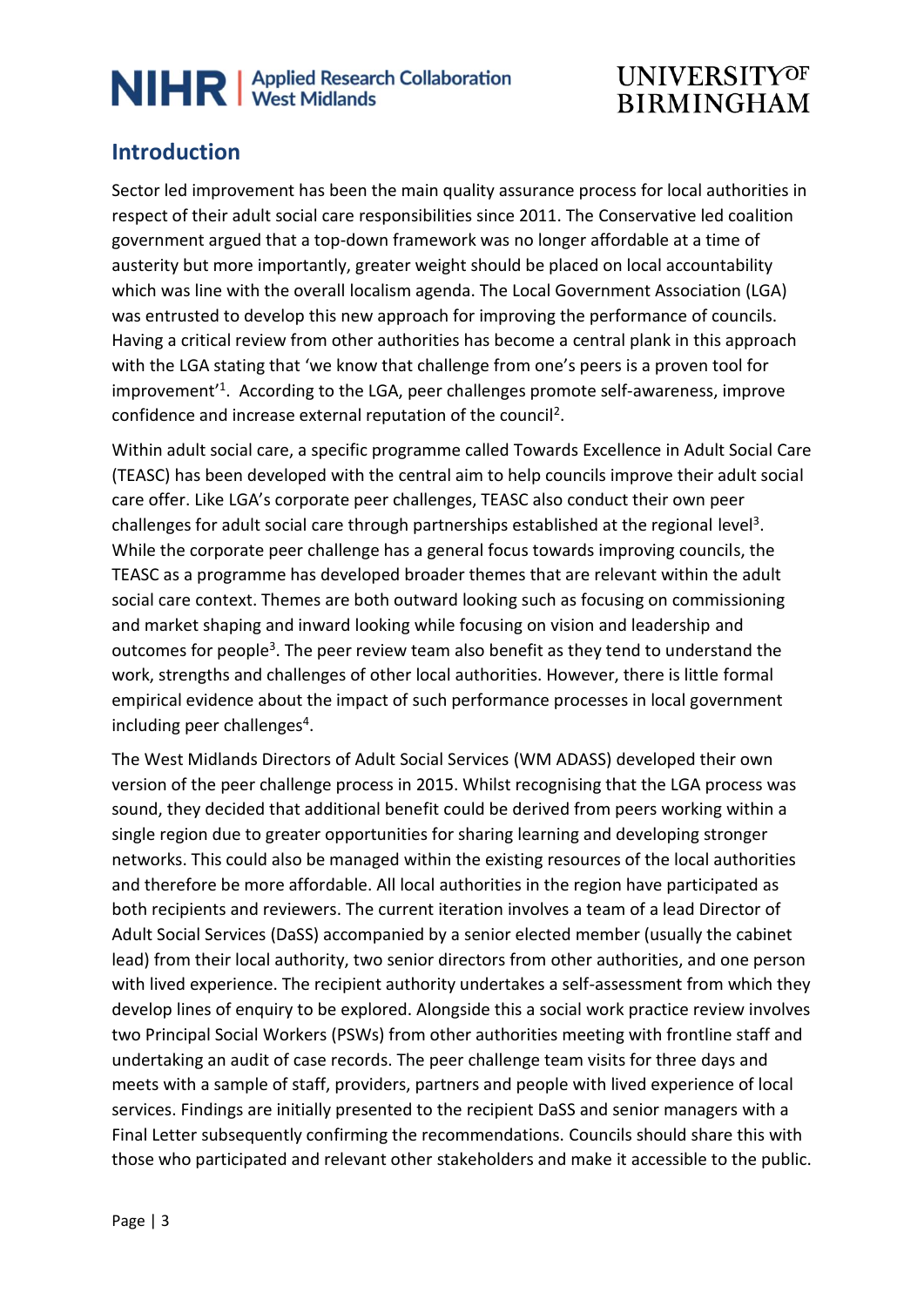### **UNIVERSITYOF BIRMINGHAM**

An action plan is then developed based on the recommendations. This is similar to the process recommended by the LGA but with the potential benefits of undertaking in a region and a focus on social work practice.

WM ADASS commissioned the University of Birmingham to undertake an independent evaluation of this peer challenge process in 2020/2021. Through interviews and survey (Appendix 1) this research has gained the views of social care stakeholders in the region regarding the relative benefits and limitations of this approach to sector-led improvement. Opportunities to further improve the process have been considered along with learning for the planned national review of social care assurance and quality improvement.

#### **Value of WM Peer Challenge**

The respondents viewed the peer challenge to be very useful (Diagram 1). Just under 50% of the respondents (19) viewed that the peer challenge was *very useful,* and 13 participants felt that it was *extremely useful* as a means to improve the quality of care within the receiving Council. Other indicators of its value were that the 21 respondents viewed the process as an *extremely good use* of resources. In addition, 18 respondents shared that the process was *very effective* in improving the quality of care in the long term, and an approach that they would be *extremely likely* (22 respondents) to recommend to colleagues working in a different region. Whilst other sources of improvement support were seen to have merit, overall the Peer Challenge was reported overall to be a better methodology for improvement than inspections and consultancy



**Diagram 1:** *How useful do you think the Peer Challenge process was to improving the quality of care in the council reviewed?*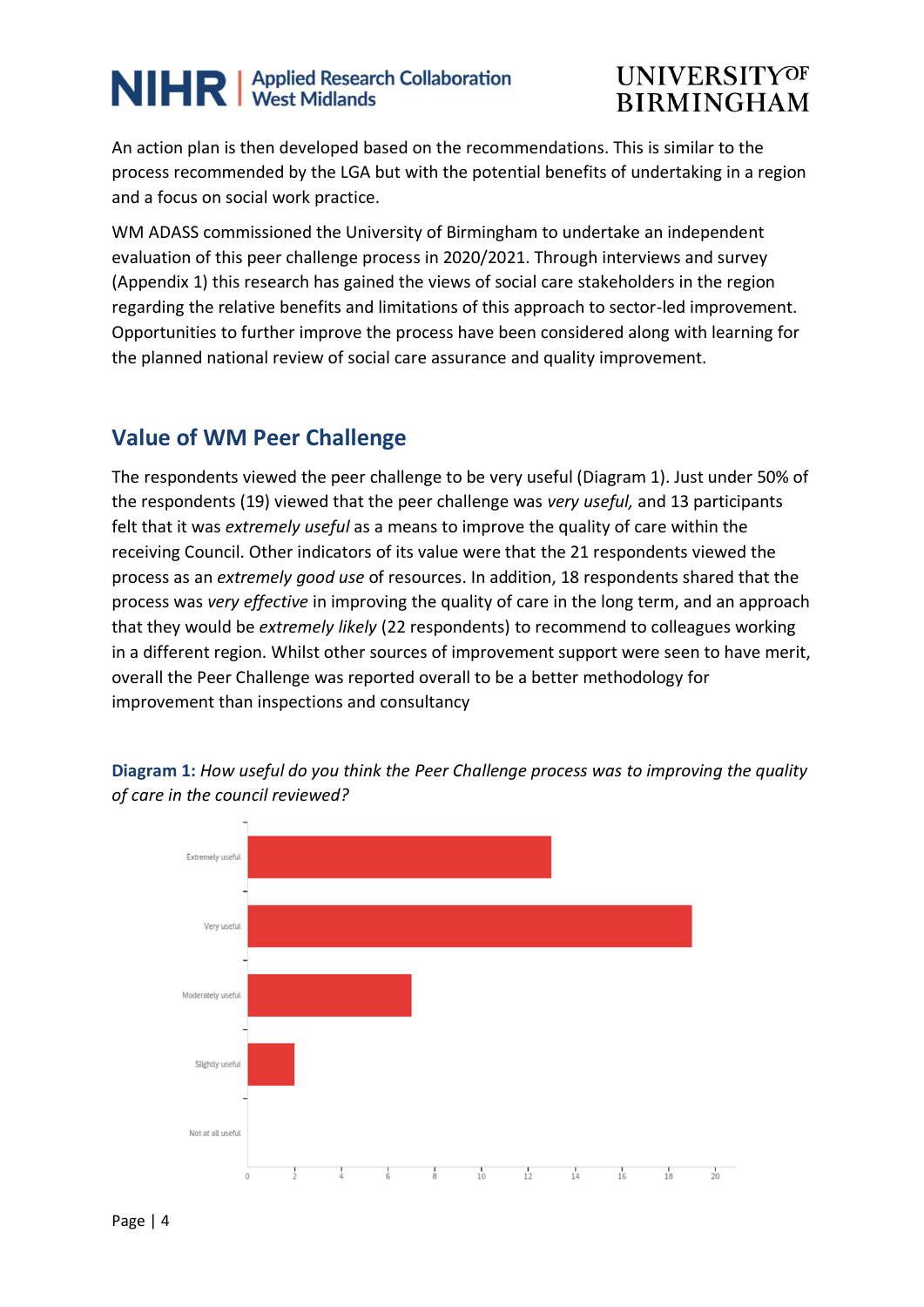## **UNIVERSITYOF BIRMINGHAM**

Recipient authorities experienced the Peer Challenge as an opportunity to reflect both on their strategic plans for adult social care and the quality of their services (Box 1). In particular there was learning about assessment and care planning processes through the social work practice reviews. The Peer Challenge teams were described as having a rich and current knowledge of the context and challenges of social care. This was seen to provide relevance and legitimacy to their analysis and insights. It enabled reviewers to go beyond the headline reports to consider the culture of the organisation and raise important questions about the leadership and climate. The Challenge did not always provide new insights as such. It was though as helpful to have confirmation of issues that had been identified and to be given further insights as to the underlying causes and potential impacts.

#### **Box 1:** *Benefits for recipient authorities*

"It's really important that you don't just depend on an internal view of the services that you provide, that's unhealthy…. to do that in a way that is structured and regularised because without that the genuine risk is that it just disappears into the regular and wider pressures." (DaSS)

"They're not just scratching the surface, they're going in to look at what is the most important part of our function, it's those conversations, those cases, that recording, that we're keeping in respect of, you know the real-life people that we're there to support." (PSW)

"it's a process that gives them reality ….it asked them to question themselves while being questioned by others, which is a good thing." (Person with lived experience)

Reviewers also gained considerable value from participating (Box 2). The opportunity to have such access to another authority provided them with learning regarding an alternative approach to meeting challenges similar to those in their own locality. These in turn led to existing practice in their home authorities being reviewed. Elected members benefitted in particular from the opportunity to embed themselves within adult social care policy and practice and meet colleagues from other authorities. Principal Social Workers valued working with their peers in the practice reviews and observing how councils work at a senior strategic level. People with lived experience gained insights into how social care professionals and managers view their work and enjoyed the rigour and challenge of the process.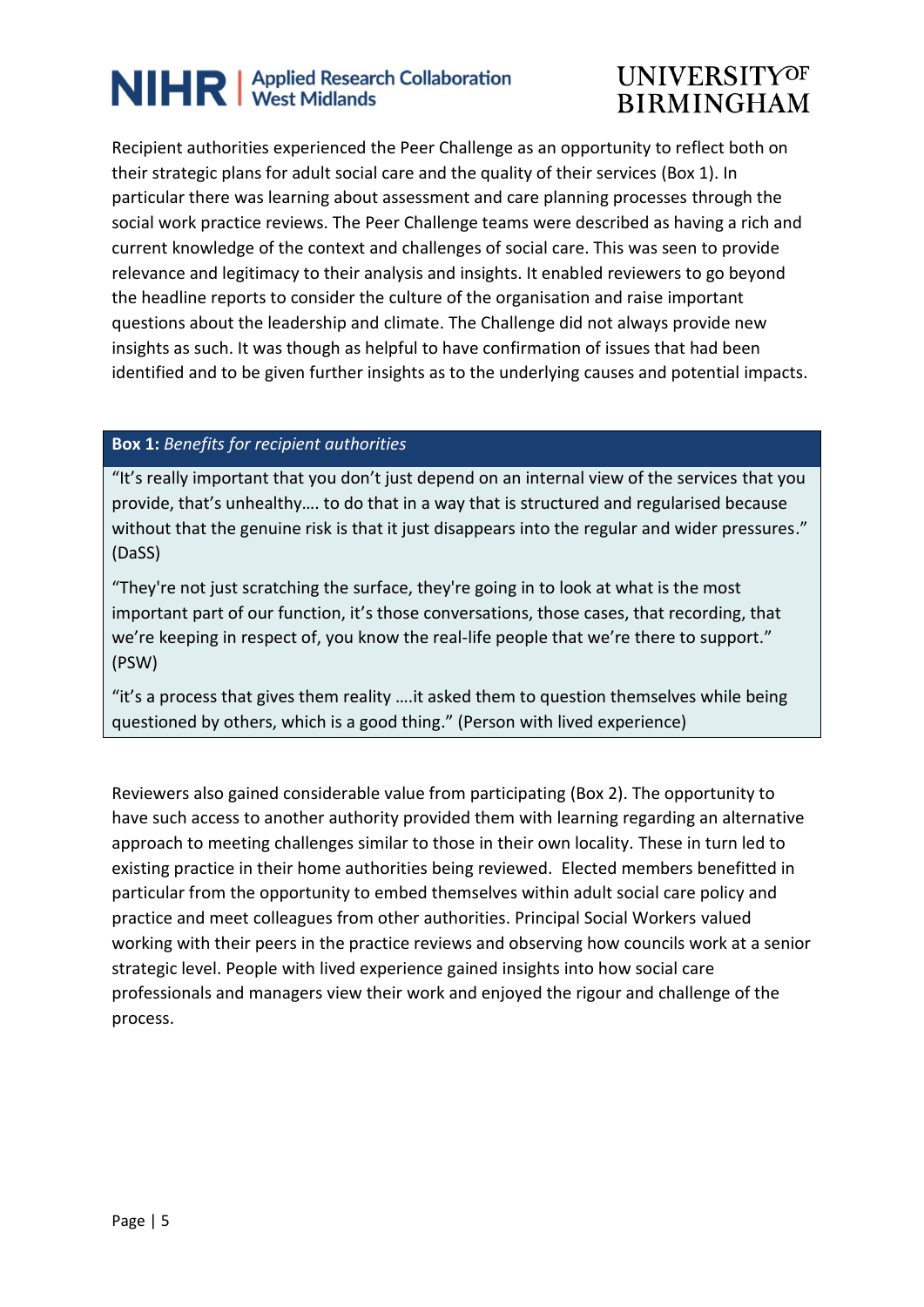### **UNIVERSITYOF BIRMINGHAM**

#### **Box 2**: *Benefits for reviewers*

"when my portfolio holder went up to participate...they came back and had a shopping list of three pages, what are we doing about this, what are we doing about that." (DaSS)

"a brand-new politician …. may not have been through it so these trial runs help you to sharpen your game, because you know without practice you don't become an expert. So, you do need to have these practice runs to enable you to be able to manage some of the bigger things." (Elected member)

"*it was an intellectual challenge, it was interesting, you know when you're somebody who spends your life caring, sometimes your brain starts turning to mush. It's quite nice to have a chance to be just involved in something interesting and challenging."* (Person with lived experience)

The potential for wider regional learning for social care from the Peer Challenge of individual authorities was confirmed by half of respondents but less than half were confident that this learning has actually been shared in practice. The Principal Social Worker network provides a forum for sharing learning. However individual Peer Challenge reports are not always made public and there is a no single repository or periodic summary of regional learning. It was also suggested that the Peer Challenge process could usefully follow up with recipient authorities on progress with subsequent action plans. This could involve the original team to provide continuity with the original recommendations.

#### **Process of WM Peer Challenge**

The process for undertaking Peer Challenges that has been developed in the West Midlands is seen to be clearly laid out and provide an effective framework (Box 3). The practice review component has provided important additional data regarding the translation of strategic plans into frontline work. The regional ADASS branch was seen to provide important oversight and coordination, and helped to secure the commitment of new Directors of Adult Social Services. The majority of recipient authorities were seen to be *very* or *extremely well* prepared. Practical enablers of a successful review were local coordination, sufficient preparation time and administration support.

#### **Box 3**: *The process of the Peer Challenge*

"one thing I think makes a huge difference is how the director has prepared the ground around and above them so what's the use of the corporate team, the relationship with the chief executive and the relationship, not just with the portfolio holder but with the political dynamics." (Dass)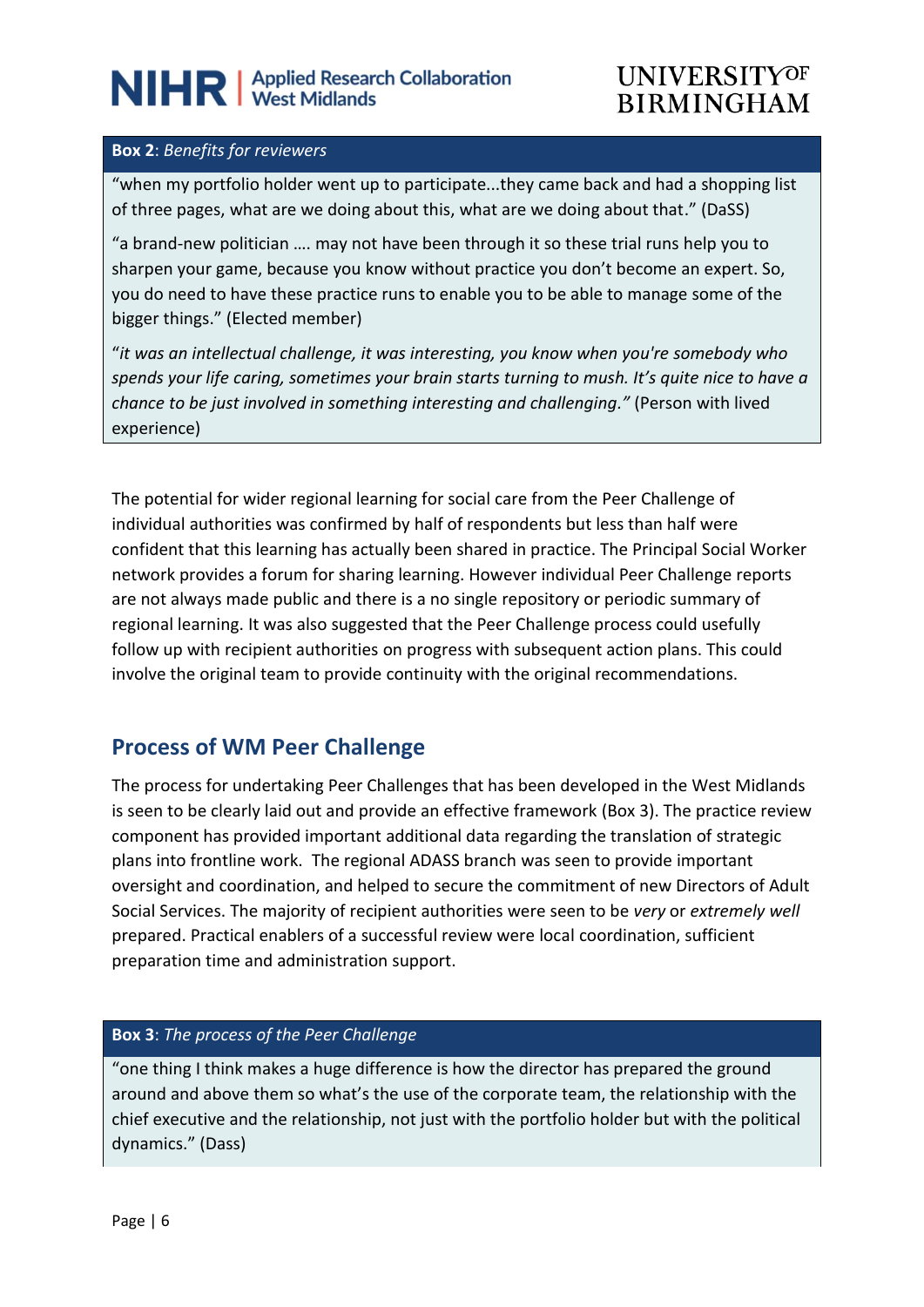## **UNIVERSITYOF BIRMINGHAM**

"Over the years the Peer Challenge and Practice Reviews have gradually become part of the same process and merged more closely, which has been good…we're triangulating what managers, senior managers and staff have told us against the practice that has been directly observed." (PSW)

"It was really intensive and really quite stressful...I found them thoroughly interesting, exhausting, two and a half to three very long days. It's a lot to take in and a lot to process and turn round." (Elected member)

Reviewers described the experience as rewarding but intense, with a considerable amount of information to consider both prior and during the Challenge. In terms of preparedness, 9 respondents felt *extremely well prepared*, and 16 respondents felt *very well prepared* to participate. The training provided through WM ADASS and the lead for their Peer Challenge were central to this preparation. There were though concerns from reviewers with lived experience regarding their ability to participate (Box 4). These included uncertainty about what they should or should not comment on, the boundaries of their contribution, if they had the necessary skills and experience, and the extent to which others were accessible in their communication. Other participants underlined that people with lived experience enabled a less formal and therefore more open discussion with people who access social care services. There was also confirmation that the Peer Challenge process could make this involvement more meaningful (Diagram 2).



#### **Diagram 2:** *How meaningfully involved were people with lived experience?*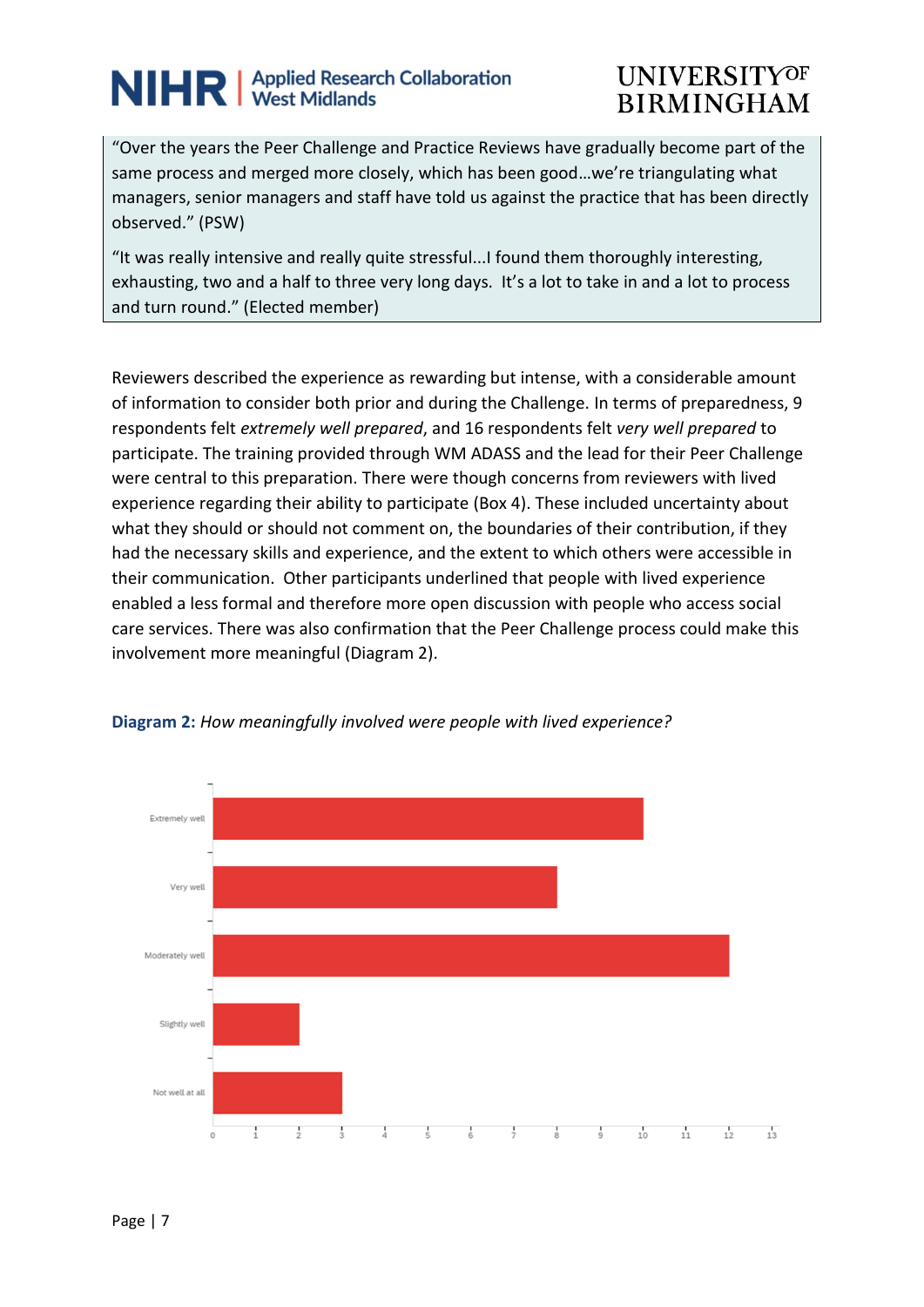### **UNIVERSITYOF BIRMINGHAM**

#### **Box 4:** *Involvement of people with lived experience*

"So I kept thinking ok it's not the place here, it's a bigger remit than our particular individual story and if I talk about it then it seems like I can't think bigger than my story and then I'm not valued as part of the process, so you try not to do that but you also know that you've lived something that should be better and you've learned things from it" (Person with lived experience)

"I think some places get it right and a lot of places, I think the struggle is genuine involvement rather than you know and I think that's the thing and I'd say on the whole with the peer challenge, that happened sometimes and sometimes it didn't." (Person with lived experience)

"when that individual was out and about and talking to people who were receiving care and support, it was a different conversation…there wasn't a professional speaking, it wasn't anywhere near as formal but also the feedback that they gave was very direct." (DaSS)

The composition and dynamics of a review team were seen as essential to a successful review (Box 5). The inter-disciplinary discussions between the Director, Principal Social Worker, Elected Member and person with lived experience created helpful differences in their perspectives and in the questions they asked of the recipient authority. For the reviewers themselves, the opportunity to be part of the team provided much personal learning about the experience and strengths of those in other roles. The team leader was essential to creating an open, inclusive and trusting relationship between individual members of each Peer Challenge team. This was particularly important to facilitate the person with lived experience feeling confident in their contribution and valued by the other reviewers.

#### **Box 5**: *The review team*

"My impression in both processes was that my role within the group was equal to the other people, I mean in some ways, I was very pleasantly surprised by that because I got the impression that we were maybe regarded as light weights, but we weren't, and our views and ideas were respected and listened to." (Person with lived experience)

"if only a director and one or two others went in, you wouldn't get the kind of range and depth ….putting some time in and the end of daytime is actually really important to ensure they are de-briefing properly" (DaSS)

"I can actually go back and say, well what does this mean, I don't want to look daft in the interview but I didn't quite get what that meant, and that sort of thing. But they were really supportive because you've got to recognise that your elected members are not necessarily experts in the subject area." (Elected member)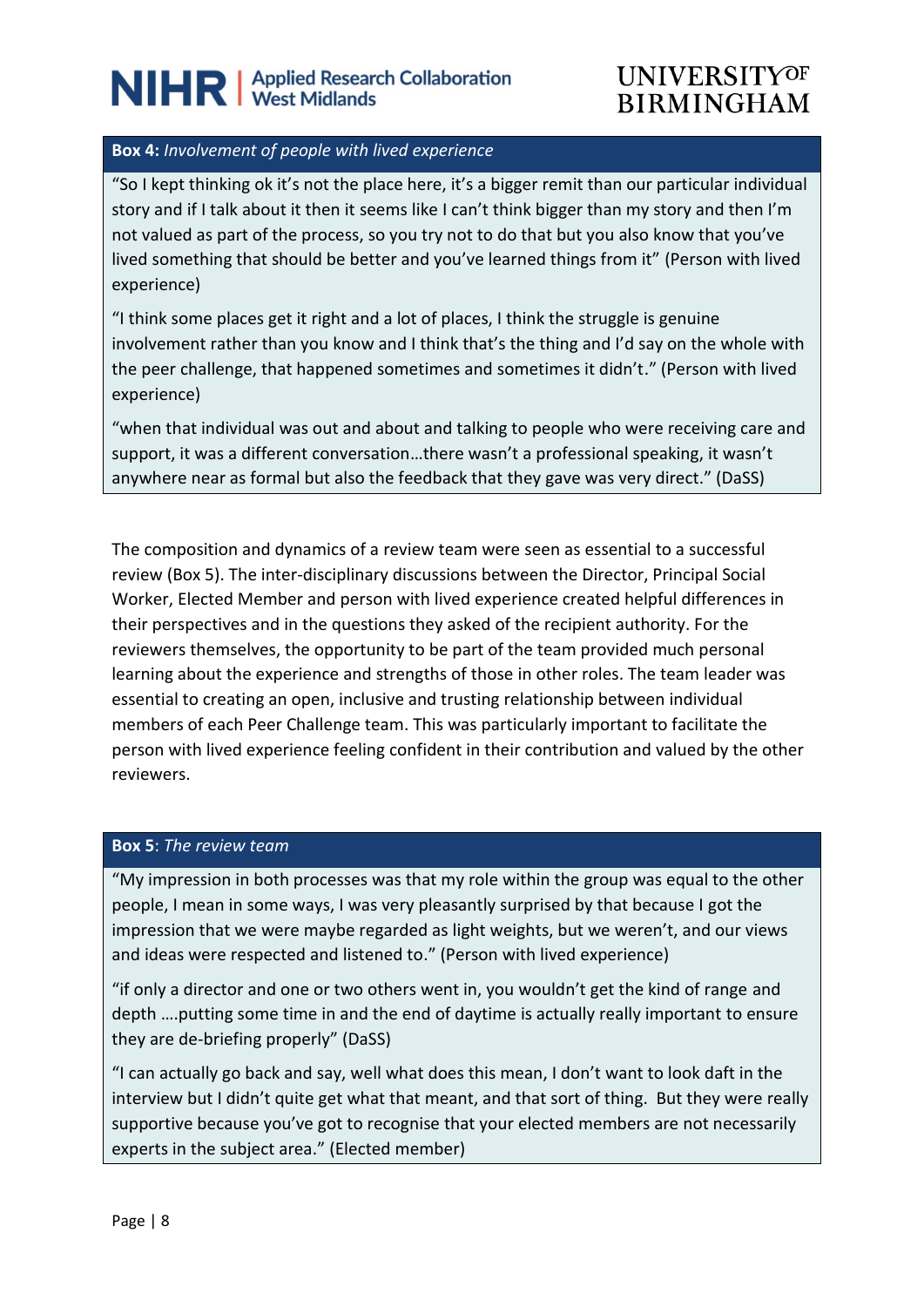## **UNIVERSITYOF BIRMINGHAM**

### **Learning from WM Peer Challenge**

#### *1) The value of sector-led improvement in adult social care*

The Peer Challenge process within the West Midlands is seen by stakeholders as making an important contribution to improving the quality of social care at both a strategic and practice level. Through engaging an external, informed and inter-disciplinary team of experts the recipient authority has a valuable opportunity to be constructively challenged on its intentions and implementation. Members of the Peer Challenge and Practice Review teams gain helpful insights which they share with their home authorities and develop networks with peers in other authorities. The voluntary and collegiate nature of the Peer Challenge process encourages participation and openness on behalf of the recipient authority. Many aspects would not be replicated through independent consultancies or formal inspection by central government. The current national review of local authority assurance should therefore ensure that it recognises the importance of such sector-led improvement processes. Further opportunities to strengthen the WM programme include strengthening comparative outcome, finance and activity data with other authorities in the region, a more robust process to review implementation of the recipient authority's action plan, and better sharing of learning across the region from individual peer challenges.

#### *Key recommendations:*

- Peer Challenge is maintained as a central component of improving quality of adult social care in the West Midlands but will a revised process.
- The Final Letters are published by the recipient local authority with WM ADASS providing a central and public facing repository of all the individual Peer Challenges.
- WM ADASS introduce a more robust process to review progress with the implementation of actions plans such as the original Peer Evaluation team returning to the recipient authority within a maximum of twelve months.

#### *2) Involvement of people with lived experience*

People with lived experience provide a different and important perspective within such quality processes from professionals and politicians. They can also gain personal benefits in relation to their knowledge, skills and confidence. The challenges in involving them meaningfully for them, other review members, and recipient authorities must though be fully recognised. Their potential contribution needs to be better understood and an underlying set of principles developed for recipient authorities and review teams. These can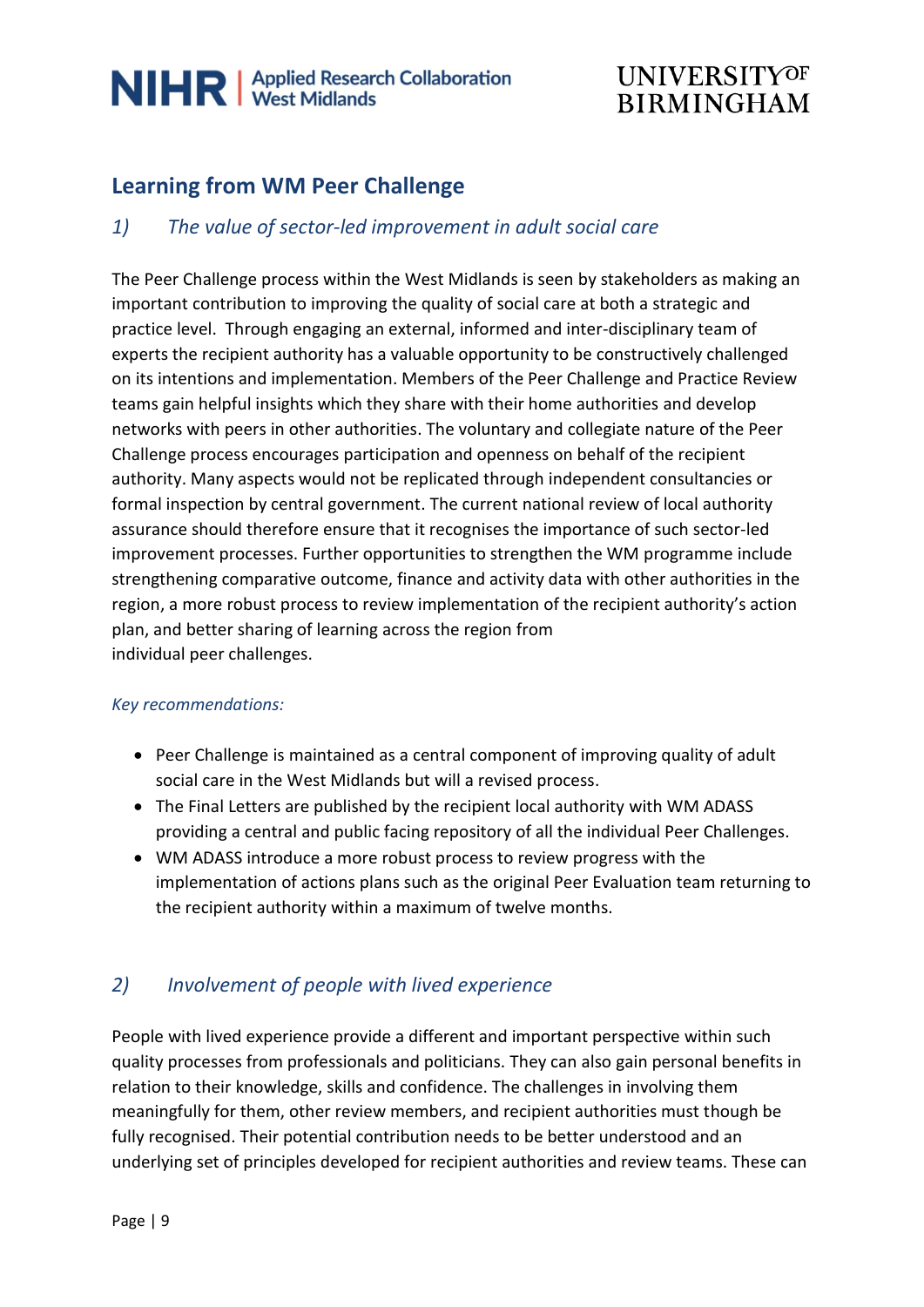## **UNIVERSITYOF BIRMINGHAM**

also be used to challenge any behaviour that does not respect and facilitate the involvement of people with lived experience. Training, support and opportunities to reflect and learn on what has worked and what could make these processes more inclusive would be beneficial for all, not just those with lived experience. There would be benefits from developing a community of practice for people with lived experience who take on such leadership roles to enable them to develop peer networks and share learning. This would then provide a pool of people with lived experience who would be well placed to contribute to future peer challenges and other strategic developments.

#### *Key recommendations:*

- Guidance regarding the role and support for reviewers with lived experience is developed through co-production with people with such experience.
- Training is developed for the reviewers with lived experience, review team leaders, and other reviewers.
- A network of people with lived experience who are willing to contribute to strategic activities is developed.

#### *3) Regional networking*

The WM Peer Evaluation programme was developed by DaSS's within the region and their commitment has been important in sustaining its momentum. The programme has been amended overtime with the important addition of the practice review element and the involvement of people with lived experience. The regional branch of ADASS has coordinated the overall programme, provided training and guidance, and supported individual Peer Challenges. The Principal Social Worker network has been central to the practice review process and sharing of learning between authorities. This highlights the benefits of regional cooperation which provides helpful scale and contextual similarity whilst respecting the individual circumstances and traditions of each authority. It is notable that the current Peer Challenge process largely draws on social work practice. There would be benefits in including other social care professionals and in particular Occupational Therapy within the programme. There is also a good case for developing an integrated care programme which incorporates wider partners such as health and housing. This could be an important support for Integrated Care Systems in the region.

#### *Key recommendations;*

- WM ADASS work with the regional networks to strengthen sharing of learning from Peer Challenges.
- Peer Challenges involve a practice review of occupational therapy alongside social work.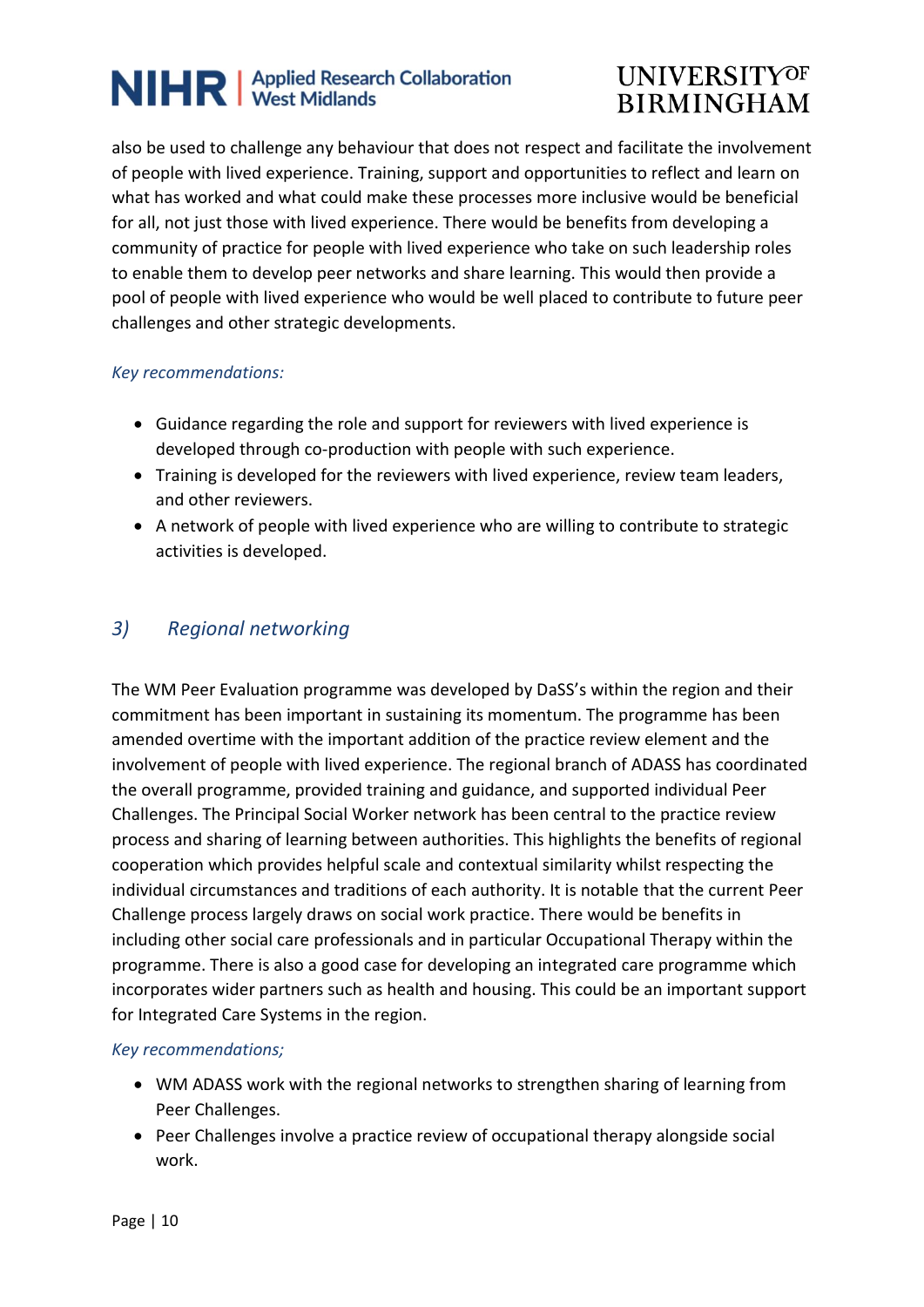## **UNIVERSITYOF BIRMINGHAM**

- A specialist in data and performance from another authority is included in the Peer Challenge team to provide greater challenge and cross regional learning.
- Integrated care systems in the region consider the introduction of a similar process to improve collaborative working with involvement of Directors of Public Health and NHS colleagues.

#### *4) Practice development & research evidence*

This evaluation has demonstrated that stakeholders in the West Midlands have a positive experience on the whole of this programme. To understand in more detail of what these benefits are, how they can contribute to overall improvement in adult social care and the outcomes for people and communities will require more extensive research. It may be helpful to compare different sector-led programmes to explore any impacts from variations in process. Numerous practice issues were raised which also deserve more investigation. For example – process of synthesis and collective analysis of the wide range of data that was accumulated, negotiation with the recipient Director regarding the framing of the recommendations, and the development of a dynamic team in a short time scale.

#### *Key recommendations:*

- WM ADASS work with research bodies to identify opportunities for grants to support further studies.
- An external body is engaged to provide quality assurance of the Peer Evaluation process and help to draw out generalisable learning for the region.

### **Conclusion**

This report provides an independent evaluation of the WM ADASS Peer Challenge process. We found that the process is well valued by receiving Councils – it is seen as providing good use of resources and considered highly effective in improving the quality of care in the long term. The addition of a practice review component to the process in the region has helped track the translation of strategic plans to frontline work. The Peer Challenge enables Councils in the region to reflect both on the quality of services and their strategic plans by providing an invaluable outside perspective which often confirms critical issues and illuminates underlying factors.

Review teams and reviewed Councils on the whole feel well prepared for the process. The contribution of people with lived experience brings crucial perspectives to the process, but the expectations for this contribution could be more clearly elucidated and more tailored preparatory training would be helpful for all review team members. There is potential to develop a community of practice of people with lived experience to enable peer learning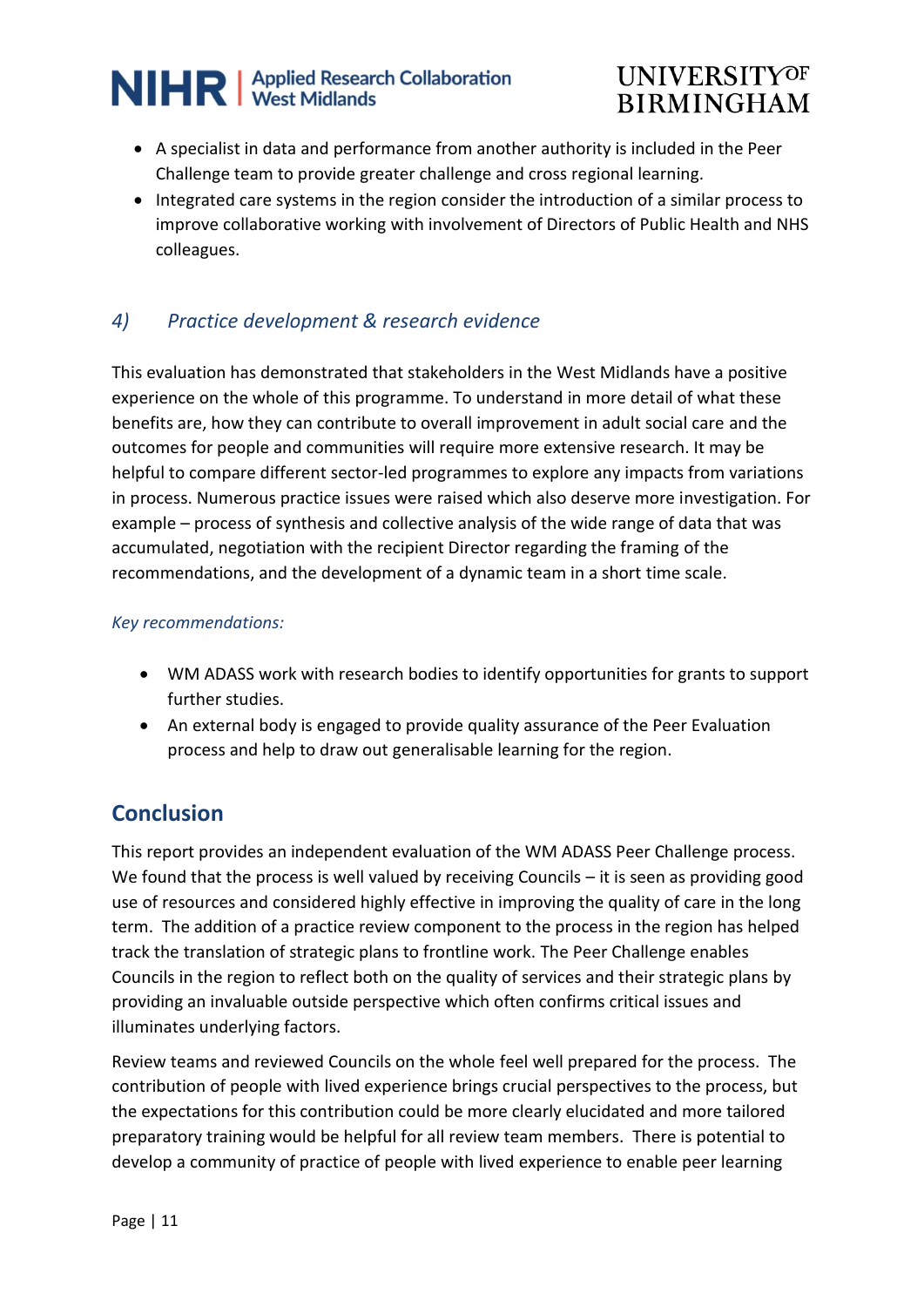## **UNIVERSITYOF BIRMINGHAM**

and contribute to future strategic developments. Practice reviews should be extended to occupational therapy and data specialists included with the Peer Challenge teams. Key insights from the reviews can be better analysed to draw out learning relevant to the wider region with opportunity to strengthen the external review of progress with the subsequent action plans.

As commissioning and delivery of health and social care in the region become encompassed within Integrated Care Systems there is considerable potential in adopting a similar Peer Challenge approach. This could not only facilitate robust external challenge for the emerging Integrated Care Systems but also provide a valuable opportunity for practice and senior leaders to engage with each other across disciplines and sectors. Considering the holistic experiences of individuals and families as part of the practice reviews would enable important insights on the extent to which their care is becoming more coordinated and person centred.

#### **References**

- 1. Local Government Association. (2012). *Sector-led improvement in local government*. London: Local Government Association.
- 2. Wilson, S., & Lilly, A. (2016). *Local Government Association-Corporate Peer Challenges*. London: Institute of Government.
- 3. Local Government Association. (2015). *Adult Social Care Peer Challenge: Key areas of focus-additional probes*. London: Local Government Association.
- 4. Mangan, C., Pietroni, M., & Porter, D. (2016). Being brave: A case study of how an innovative peer review approach led to service improvement. *Journal of Integrated Care*, *24*(4), 201-213.
- 5. Turner, D. W. (2010). Qualitative Interview Design: A Practical Guide for Novice Investigators. *The Qualitative Report*, *15*(3), 754-760.
- 6. Hewitt, J. (2007). Ethical Components of Researcher—Researched Relationships in Qualitative Interviewing. *Qualitative Health Research*, *17*(8), 1149-1159.
- 7. Nardi, P. M. (2018). *Doing Survey Research: A Guide to Quantitative Methods*. 4th ed. New York: Routledge.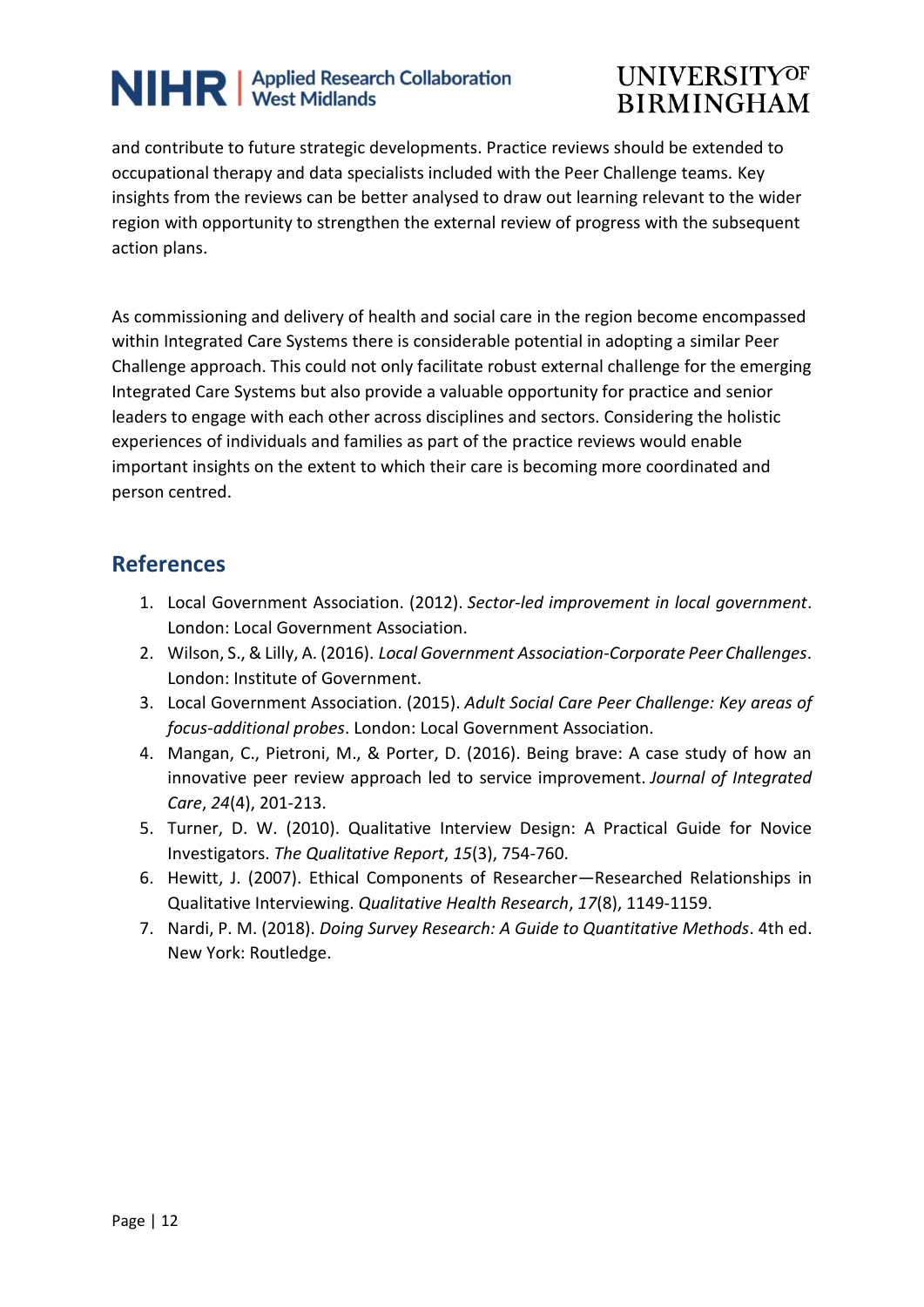

### **Appendix 1 – aims, methodology & participants**

#### **1 Methodology**

This section describes the research methodology used within the study that aims to address two questions (1) what is the value of the peer challenge process from the perspective of different stakeholder groups and local authorities? (2) what are the perceptions of those who have participated in the peer challenge on the undertaking of the process and how could it be improved in the future?

#### **1.1 Research Methods**

The study adopted a mixed methods design that included a rapid evidence review, in-depth semi-structed interviews and a survey with stakeholder groups and participating local authorities. A mixed methods enquiry seemed appropriate bearing in mind the research questions that aimed to capture an in-depth understanding of the value of the process but equally, capture perceptions from a range of different stakeholder groups. Moreover, there is little formal empirical evidence about the process and impact of peer challenges<sup>4</sup> and a mixed methods study such as this, aimed to contribute to existing literature and provide opportunities for further research.

Interviews were conducted as against other qualitative methods as the aim of the study was to capture individual perceptions of participants from different stakeholder groups. Additionally, in-depth interviews provide an understanding of the views, interpretation of events and experiences of participants<sup>5</sup> which fit well with the aim of the study. Semistructured interviews were considered the best fit as it allows for flexibility, facilitates a more focused exploration of the topic and provides opportunities to follow-up on issues that would emerge during the process<sup>6</sup>.

In order to complement the data generated from the interviews and capture perceptions from a range of stakeholders, a survey was conducted. Quantitative surveys are known to be ideal to ask about opinions and attitudes<sup>7</sup> hence, was considered appropriate for the study.

#### **1.2 Data Collection strategy**

Data was gathered over a period of four months between December 2020 and March 2021. A total of 15 interviews were conducted with different stakeholders including those with lived experience. Interviews were conducted through various virtual platforms and were audiotaped. Each interview lasted an average of 60 minutes.

An online survey was created by one member of the research team which was sent to different stakeholders such as elected members, senior social workers, directors of adult social services and people with lived experience. The survey was distributed by the West Midlands ADASS. A total of 40 responses were generated.

Recruitment of participants for both, the interviews and surveys were done through the West Midlands ADASS. The research team were provided a list of 15 stakeholders that the WM